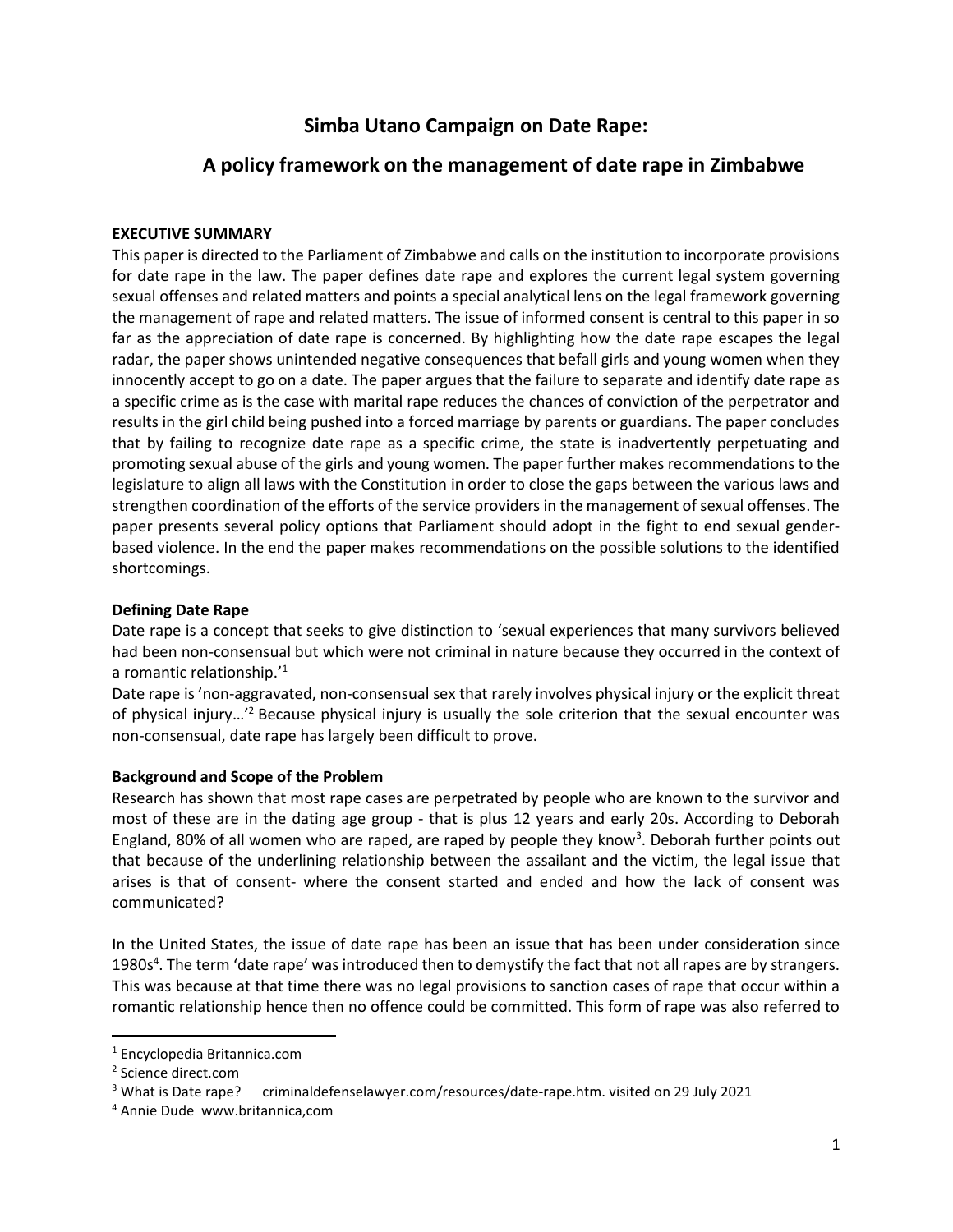as acquaintance rape. The use of acquaintance served to show that there necessarily need not be a romantic relationship but the fact that the victim knows the attacker. The state of California defines Date rape as non-consensual sexual intercourse, between two people who are or were dating and are voluntarily spending time together.<sup>5</sup> Thus in the United States, Date rape is viewed as a phenomenon where a woman is forced by an acquaintance during a voluntary social involvement and the perpetrators include but are not limited to male relatives, current or former husbands, boyfriends or lovers.<sup>6</sup>One of the legislation used to prosecute these date rape cases is Drug-induced Rape prevention Act of 1996 which among other provisions provides that a 20 year sentence should be imposed for people who are found distributing illicit drugs that are used in DR<sup>7</sup>. According to Annie Dude, DR is used to describe the forcing, coercing of a victim to have unwanted sexual intercourse by a friend, romantic suitor or through violence, verbal pressure, misuse of authority and use of incapacitating substances.<sup>8</sup>

The above cited awareness of the existence of date rape resulted in law reforms aimed at the prosecutions of the attackers. The laws that were enacted in the United States of America, which provides for date rape are the Penal code 261PC, of California's Rape Law and The Drug – induced Rape Prevention and Punishment Act of 1996.

The South African legal system presents a good model of legislation to curb the menace of date rape. Section 56 of the Sexual Offenses act defines consent as an agreement between two persons to engage is a sexual encounter, and specifies that marriage, friendship, or any other type of relationship do not count as consent. The South African definition of rape is also broad in that it criminalizes any unlawful and intentional sexual penetration of another without their consent. An interpretation of these provisions indicates that the South African Law is broad enough to include date rape. It further criminalizes the act of Steal-thing, which is an act of condom removal. This arises where a party consents to having sexual intercourse with a condom, but the partner deceives them and removes the condom. Thus, the combination of the South African definition of consent and rape are highly commended for they are broad and clarify that previous sexual or other relationships between the parties do not imply consent. These provisions mean that date rape and steal-thing are offenses in South Africa.

In the Zimbabwean legal system, the Criminal Codification and Reform Act (chapter 9: 23), (herein after the CODE) codifies criminal offenses, and outlines the possible penalties for their commission. The offenses that are related to sexual and gender based violence include rape, aggravated indecent assault, indecent assault, deliberately infecting another with a sexually transmitted disease, soliciting, procuring, sexual crimes against a young person or mentally incompetent person, sexual intercourse within a prohibited degree of relationship, kidnapping or unlawful detention, pledging of female persons, deliberately infecting another with HIV and or sexual transmitted diseases<sup>9</sup>, soliciting for purposes of prostitution<sup>10</sup>, having sexual intercourse with a young person<sup>11</sup>, having sexual intercourse within a prohibited degree of relationship<sup>12</sup>, coercing or inducing persons for purposes of engaging in sexual

<sup>&</sup>lt;sup>5</sup> Penal Code 261PC, Califonia's rape law

<sup>&</sup>lt;sup>6</sup> Legal information institute LII WEX Date rape

<sup>7</sup> NCJA Justice Bulletin Volume 16 Issue 12 dated (December 1996) Pages 1,3-5

<sup>8</sup> www.britannica.com

<sup>&</sup>lt;sup>9</sup> Section 79 of the code

<sup>&</sup>lt;sup>10</sup> Section 81 of the code

<sup>&</sup>lt;sup>11</sup> Section 70 of the Code

<sup>12</sup> Section 75 of the Code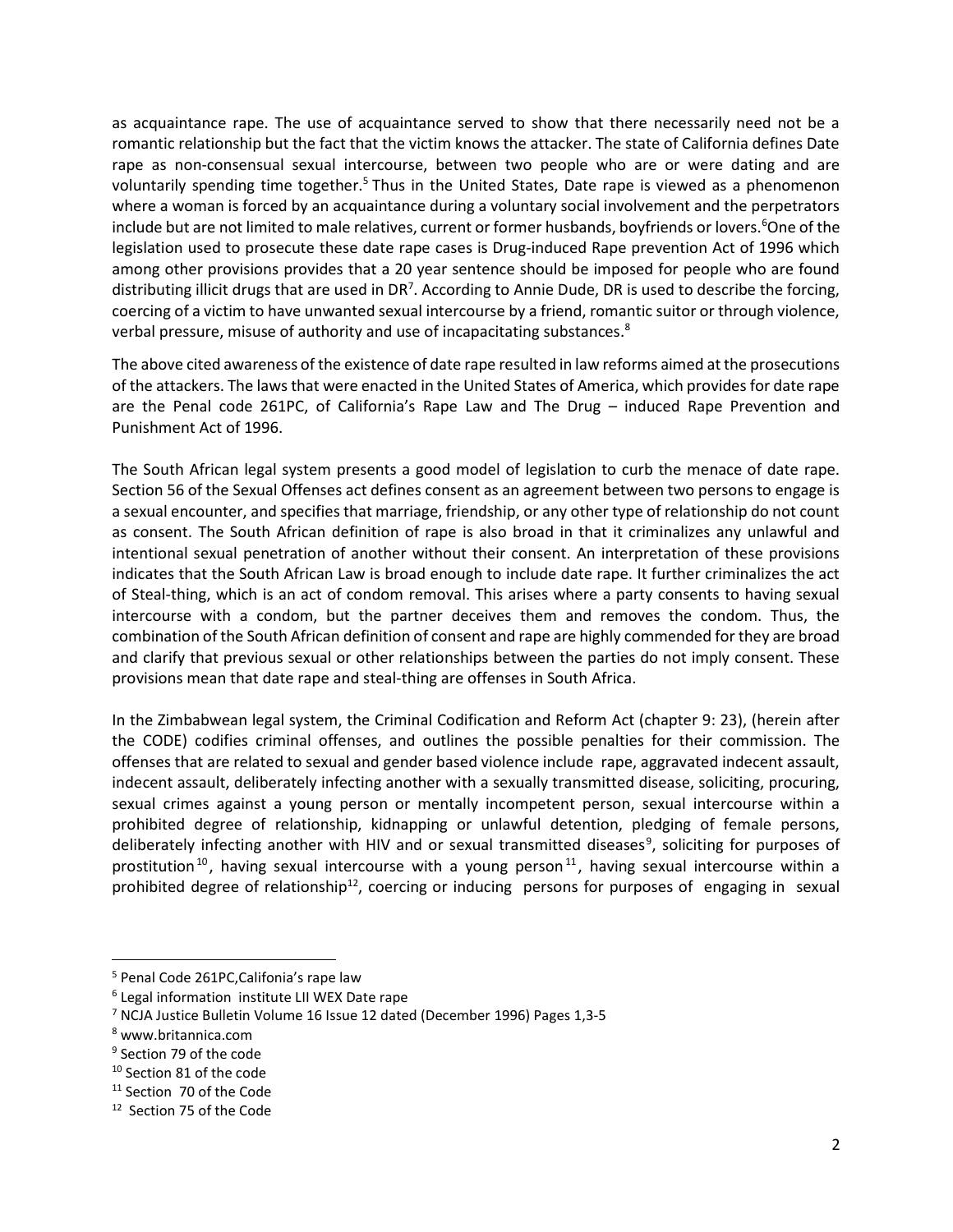conduct<sup>13</sup>, detaining a person for purpose of engaging in unlawful sexual conduct<sup>14</sup>, permitting the living off or facilitating prostitution<sup>15</sup>, and allowing a child to become a prostitute<sup>16</sup>.

 The Criminal Procedure and Evidence Act (herein after CPEA) provides for protection of the witness during the trial when they are giving evidence (section 319B). It also provides for procedural law that ensures that there is a fair trial. Section 319 as amended provides for the needs of all witnesses deemed as vulnerable witnesses during criminal proceedings in the Victim Friendly Courts, use of support persons, use of closed-circuit television, use of an intermediary (a specialist interpreter) to work with vulnerable witnesses and the establishment of the Multi-Sectorial Victim Friendly System. Thus, the CPEA provides for the protection of witnesses during trial.

This indicates an awareness by the legislature that the offenses of a sexual nature make the witnesses and survivors vulnerable and that they would not be free to discuss what happened to them in an open court. This same lens should be worn when an issue of date rape is raised as the relationships and the manner in which the offenses occur make the survivors more vulnerable as they might blame themselves for being date raped. From the face of it, Zimbabwe has very good and comprehensive laws as far as curbing the menace of rape and any unbecoming behaviors of a sexual nature.

In practice most of the cases that are heard in our courts are those of date rape. Some are prosecuted as cases of having sexual intercourse with a young person whilst some are prosecuted as rape if they involve those above the age of 16.

However, due to some cultural and societal norms some cases go unreported as the criminality thereof is not appreciated. There is also a worrying trend as to how these cases are being handled by the courts. Most of the few cases that are reported are acquitted by the courts on prosecution. The major reasons why these cases are acquitted are that the courts are clouded by the fact that the parties would have been in a relationship, and in most cases the complainant consent is implied by what she does prior to the act. For example, if the girl willingly goes to the accused's house or consents to kissing, she is deemed to have accepted the sexual encounter that ensues. The rape statistics below clearly show how the date rape cases are being handled by the courts at Harare Magistrate Courts.

Harare Magistrate Court is the largest regional court in the country and the findings at these courts represent about 40% of what happens nationally. The cases of date rape are mostly found in the plus 12 age group up to the early 20s. As illustrated below these cases have a more than 70% likelihood of being acquitted or being withdrawn as demonstrated by the table below.

<sup>&</sup>lt;sup>13</sup> Section 84 of the Code

<sup>&</sup>lt;sup>14</sup> Section 85 of the Code

<sup>&</sup>lt;sup>15</sup>Section 82 of the Code2

<sup>&</sup>lt;sup>16</sup> Section 87 of the Code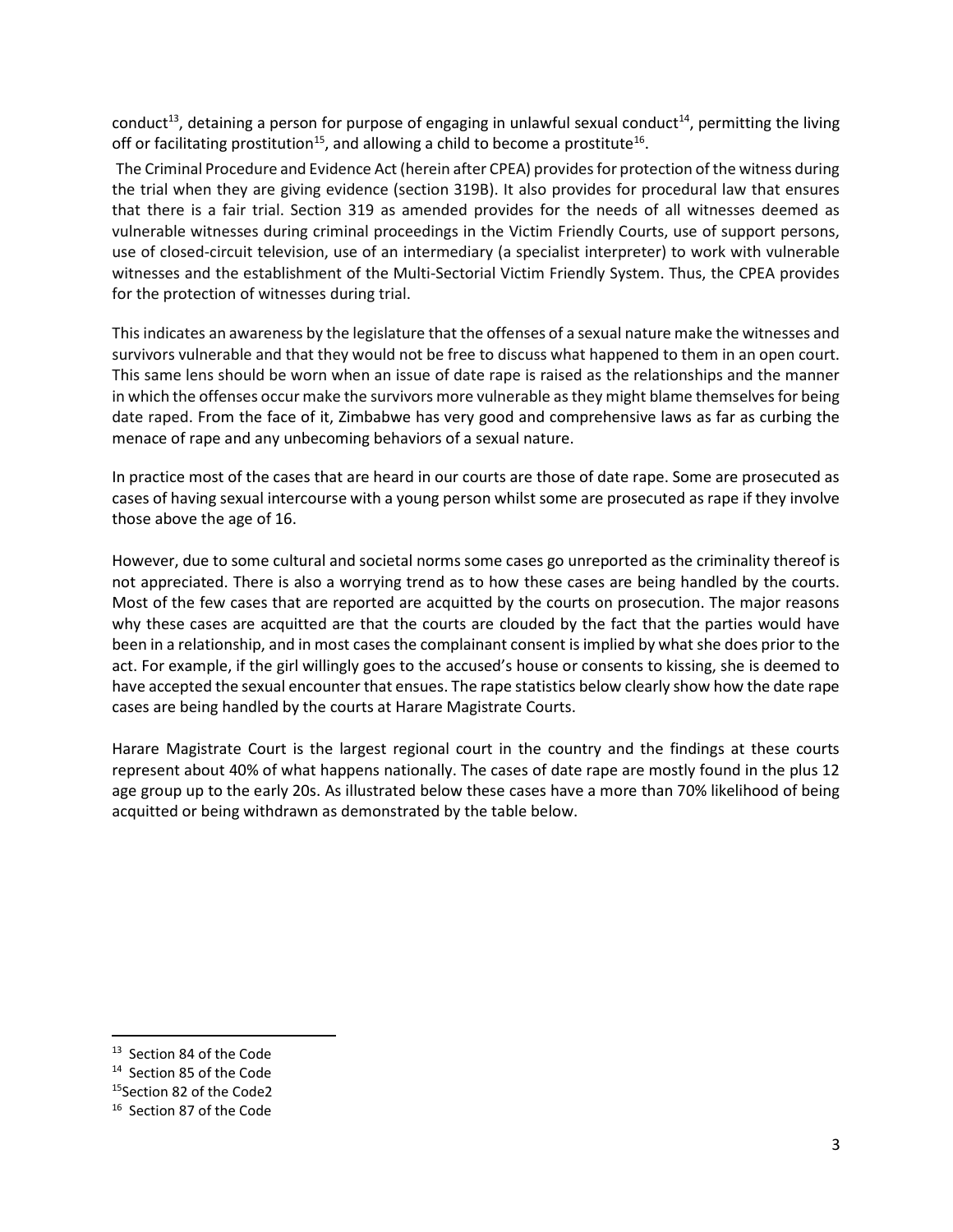| <b>Victim Ages</b> | <b>Acquittals</b> | <b>Convictions</b> | Withdrawals / Futher<br>remand Refused |
|--------------------|-------------------|--------------------|----------------------------------------|
| $0 - 12$           | 34%               | 57 %               | 9%                                     |
| $13 - 16$          | 69%               | 36%                | 10%                                    |
| $17 - 20$          | 63%               | 17%                | 20%                                    |
| $21 - 30$          | 77%               | 10%                | 13%                                    |
| $30+$              | 58%               | 1%                 | 41%                                    |
|                    |                   |                    |                                        |

### Table of Statistics on rape cases at Harare Regional Courts for 2019.

 An analysis of the table shows that the cases of rape within the dating range are mostly acquitted. It is also interesting to note that cases in the dating category are mostly withdrawn before plea or the accused is removed from remand after the complainant for some reasons fails to come to court. In most of the cases the complainant could have married the accused and accused will come to court well knowing that the complainant will never come to court. As demonstrated above 79% of all cases involving 13-16 aged complainants who came to the Harare Regional court in 2019 were either acquitted or withdrawn from the system, 83 % of the cases for cases for the 17-20 age group were also either acquitted or withdrawn and 90% of the cases for 21-30 age group were also either acquitted or withdrawn from the system. Most of these cases are possible date rapes because of the ages involved, and this justifies the need to revisit the law that govern date rape within these age groups.

The statistics above show that despite the seemingly watertight legal system, there are some legal and procedural gaps that have been noted in practice and this paper shall explore the law, its applicability to real life situations and the effect it has on service providers and community at large.

#### How Date Rape escapes the legal radar

#### 1) Legal gaps

#### i)Absence of the definition of consent

The issue of consent is another conflict area. Consent despite being a key element of all forms of rape, is not defined in section 61 of the Zimbabwean CODE as one would expect yet it is the issue that is interrogated to determine whether or not an offence of rape has been committed. This omission to define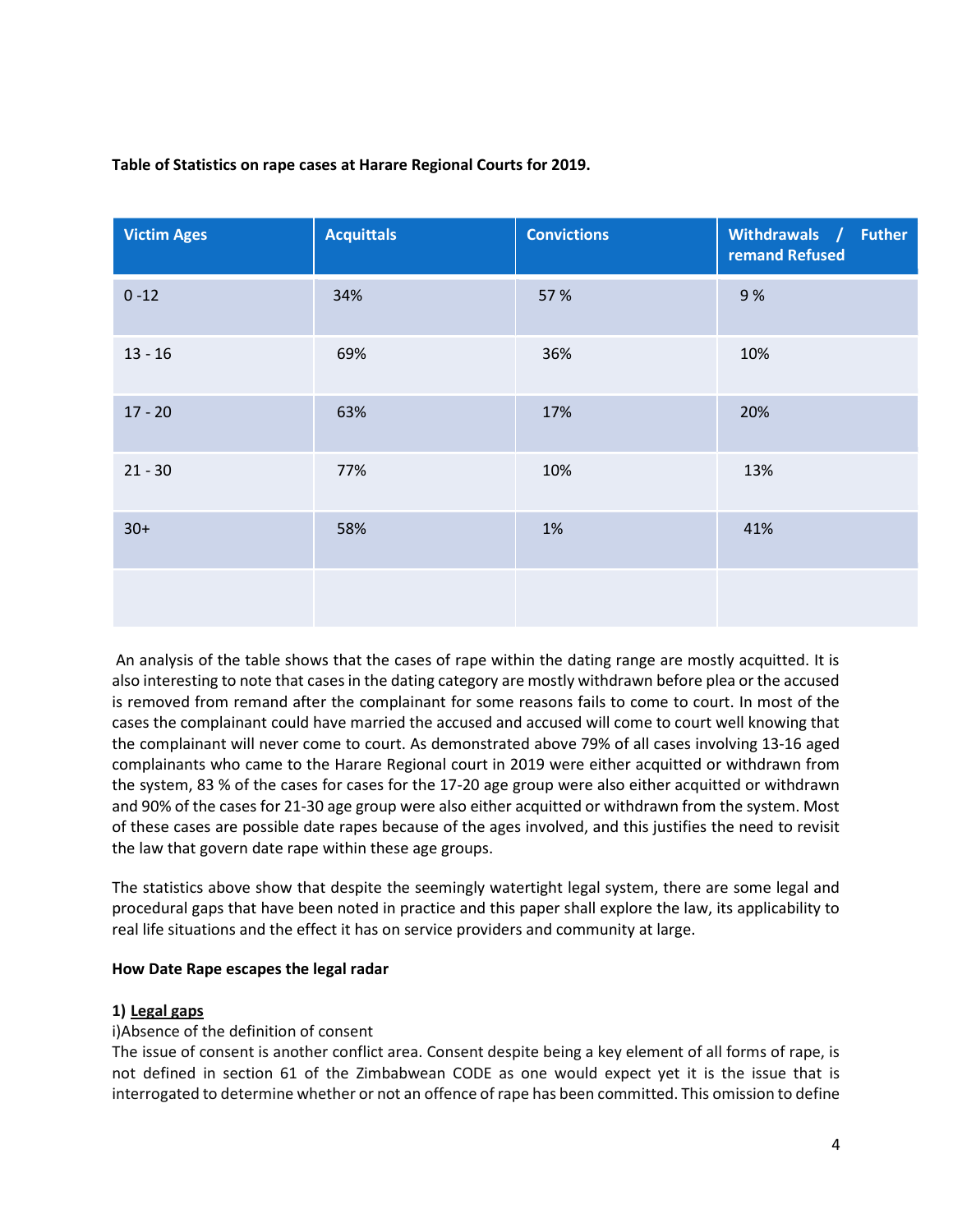consent creates a major legal gap as it leaves the service providers with a lot of room to individually define and conclude what would constitute consent. This gives room for individual, cultural, religious and socialization to be of great influence on the conclusion on issues of rape, particularly date rape. In the process date rape is trivialized as a cultural issue and not a criminal issue hence the legal radar does not pick it.

The degree of force used in most date rapes is usually minimal because of the underlying relationship between the parties. The girl might even allow the man to kiss her or hug her but once that limited consent is given the man will go all the way and have sexual intercourse with the girl basing on the assumption that since the girl has consented to kissing the implication is that she has consented to the sexual act. That some girls are raped basing on implied consent. On trial most of these perpetrators get away with it because the Zimbabwean law is silent as to what exactly is meant by consent, yet these date rapes have a great psychological injury since a loved person would have breached the trust the survivor had and the person committing the rape is related to the survivor romantically, emotionally and or otherwise.

#### ii) Age of consent

The age of consent that is pegged at 12 is also a cause for concern. Age has a direct bearing on the decision made by the younger women during a date that promote the commission of a date rape. Most girls, because of immaturity are lured to go to the older boyfriend house to get, for example a memory card, phone or satchel and when the girl, arrives at the boy's residence, the boy pounces on the unsuspecting immature girl and rapes her. When the young woman tries to explain her ordeal at the hands of the older boyfriend, society and the law again overburdens the young mind by asking her why in the first place she had gone to the accused's residence, forgetting that she is just but a child.

The legal discourse is complicated by the confusion resulting from the absence of the definition of consent. When the law provides that a 13-year-old minor can consent to sexual intercourse, the legal issue that arise is what kind of consent is in issue here? Can a minor provide informed consent about a sexual activity? In what circumstances is this consent to be given? The law creates a legal lacuna that clearly exposes the minors to the mercy of the adults to satisfy their sexual desires hiding behind the so called consent? Are the young ones not being raped within these "relationships", sadly, after being bribed with a packet of snacks or piece of chicken and chips? Is not this scenario a direct contradiction of the earlier highlighted, watertight intention of the legislator to protect these minors? Is the legislator saying the minors can go around consenting to sexual intercourse, which can be viewed as promoting them to be promiscuous in contravention of Section 87 of the CODE? Is it the legislators' intention that the minors can be legally sexually active before marriage? Are these legal provisions in the best interest of the child<sup>17</sup>?

<sup>&</sup>lt;sup>17</sup> Constitution Section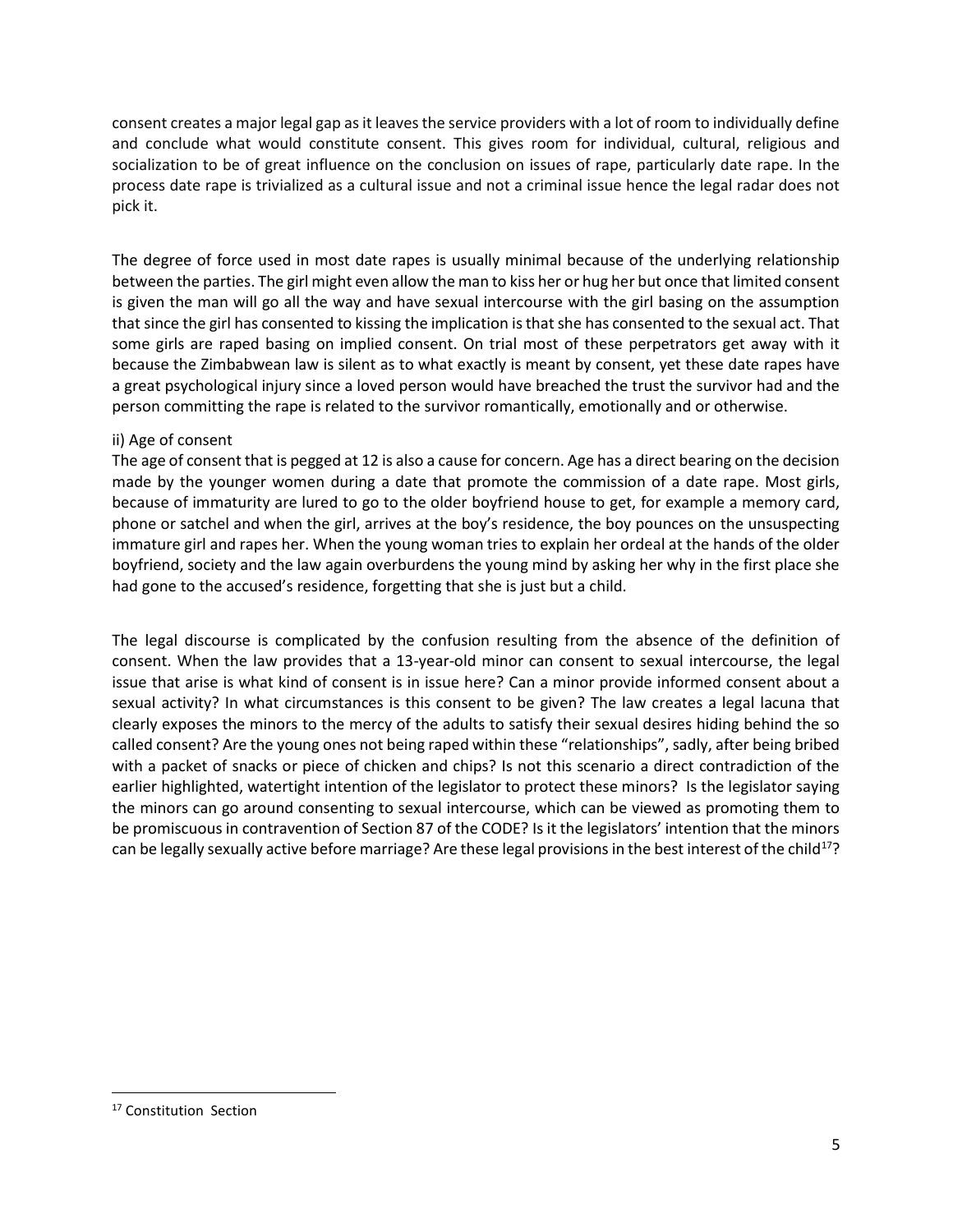iii) Conflict of the laws- the marriage laws, the criminal law and the Constitutional law.

The diagram below illustrates the conflict of laws as provided by the Zimbabwean legal system.

| Age<br>Group | Classification of laws that govern the age group                                                                                |
|--------------|---------------------------------------------------------------------------------------------------------------------------------|
| $18+$        | Can marry (Constitutional court)<br>Can be raped by their spouses regardless of their marriage(s 68 of the Code)                |
|              |                                                                                                                                 |
| $16 - 18$    | These and all the others below are children (Constitution)                                                                      |
|              | Need approval from both parents and the minister to get married(Marriages Act)                                                  |
|              | Are too young to marry (Constitutional court)                                                                                   |
|              | If they consent sexual intercourse no offence is committed(Code)                                                                |
| $14 - 16$    | Can consent to sexual intercourse, if they do accused to be charged with having<br>sexual intercourse with a young person(code) |
|              | Can consent to sexual intercourse within marriage, and if they do no offense is<br>committed(section 61 of the Code)            |
|              | Can be married (section 61 of the Code)                                                                                         |
| $13 - 14$    | Can consent to sexual intercourse                                                                                               |
|              | but even if they consent the accused must be charged with rape                                                                  |
|              | Subject to the assessment whether or not the complainant appreciated what she<br>was consenting to                              |
| $0 - 12$     | Can not consent to sexual intercourse(Code)                                                                                     |

Key

| Good laws that protect the age group                |
|-----------------------------------------------------|
| Laws that offer partial protection to the age group |
| Bad laws that do not protect the age group          |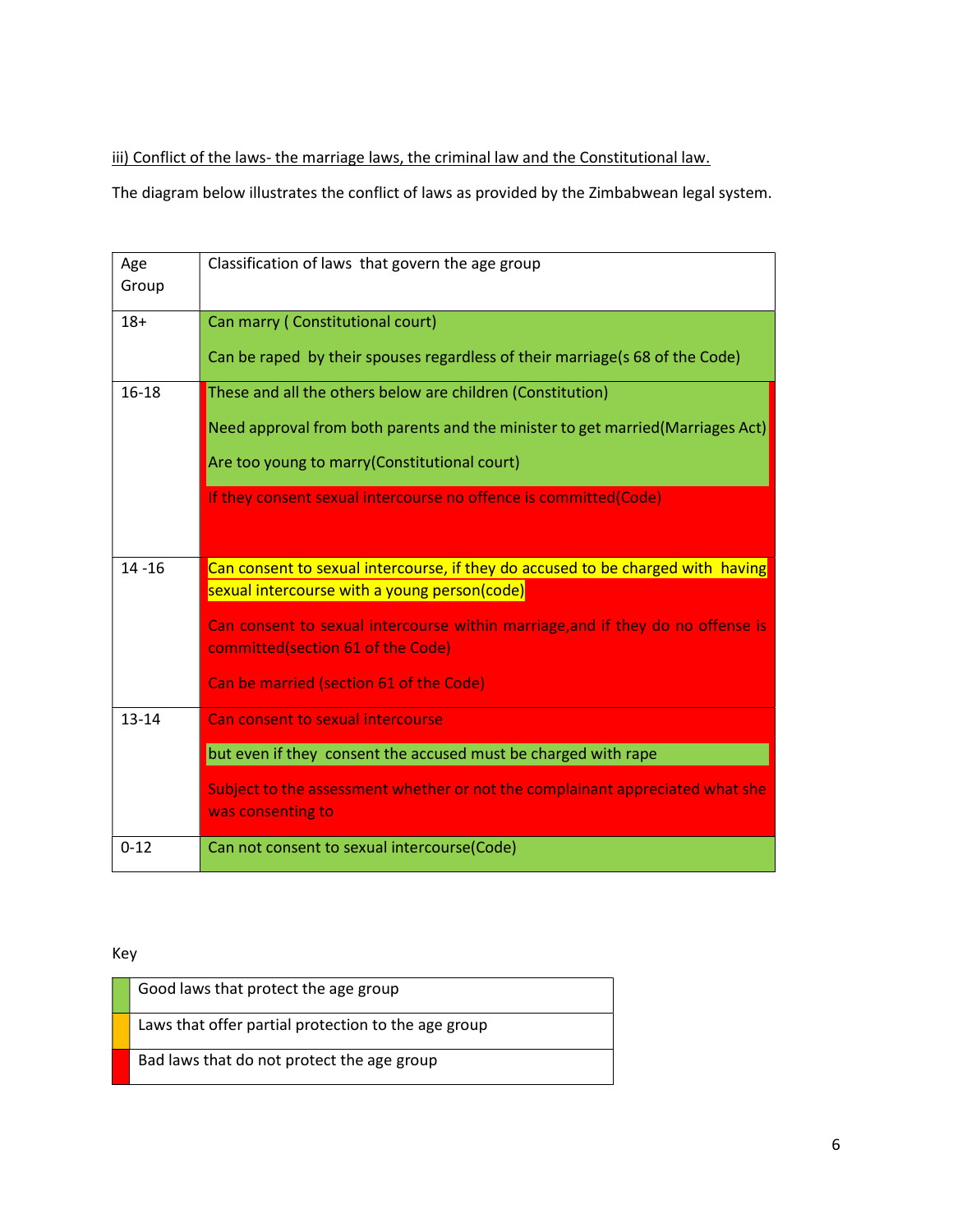As demonstrated above, the Zimbabwean legal system protects some age groups, and exposes some by the nature of the laws available. The Marriages Act provides that a 16-year-old can only be married with the consent of both parents and or guardian and approval of the Minister. This has been outlawed by the Constitutional landmark Judgment that pegs marriage at 18. Contrary to this in terms of section 61 as read with section 70 of the Code a child above 14 but below 16 can get married, and if they have sexual intercourse with their spouses within that marriage, no offense is committed. Further the Code provides that if one has sexual intercourse with a young person who is 16 years old, there is no offense. As demonstrated by the red zone in the table, the laws do not protect the 13 -16 and partially protects those above 16 but below 18 in as far as marriage is concerned. What boggles the legal mind is what exactly the legislator is saying. Is it saying a child below 16 can be married, considering that C/S70 provides for those below 16, (below the marriage age). The Customary Marriages Act does not provide for the marriage age. In sharp contrast to the lack of protection of the younger women and girls, the legislation provides for marital rape. Thus, the law provides for the minors below 12 and the married adult women, yet it creates confusion as regards those above 12 but below 16 as well as the unmarried young women who have to endure the rigorous procedures of having their consent tested with a very high scale for being known to the perpetrators. One can conclude that this gap in the law is promoting the date rape of minors and letting the accused get away with it in the guise that it is having sexual intercourse with a young person and or no offense because 'we were in a relationship".

#### iv) Non-Legal sanction of Date Rape

Date rape also escapes the legal radar because no section specifically sanction it. This form of rape is committed by a person who is in a relationship with the survivor. At times it occurs where their relationship has not officially developed. Sometimes it occurs on the first date when the people meet and the male forces himself on the girl or makes her drunk resulting in them having unplanned sexual intercourse. This type of rape, despite not being defined in Zimbabwean law, is a very common form of under the radar sexual violation within our jurisdiction. Parliament is the only institution that can redress this sad scenario by introducing a clause in the law that leaves no doubt in the minds of the citizenry and service providers that it is not a defense that parties were in a relationship or known to each other.

#### 2. Culture and Religion

Date rape escapes the legal radar under the guise of culture. Most of the rapes involving survivors above 12 but below 16 are perpetrated by their boyfriends or aspiring boyfriends. If the survivor discloses to the guardian/parent, that a rape has taken place and the rapist is her boyfriend, arrangements are automatically made to take her to the boy's residence as culture dictates that whoever deflowers a girl should marry her. Culturally, parents value virginity and once a girl is intimate with a man (including where she is raped) she has compromised family honor and the only way to redeem herself and the family is to marry the man responsible. Statistics by Zimstat shows that 33.7% of girls in Zimbabwe are married before they are 18. 5% of these are married before they are 15. (Zimstat February 2021)

The above statistics show that culture and religion are major drivers of child marriages. If it were to be put in the context of this paper, one can deduce that most of these child marriages could be a result of date rapes that are dismissed in the name of culture and or religion. According to the Women's Access to Justice in the Context of Covid-19 Troicare May 2021 Report, rape cases are being reported to community leaders both traditional, religious and relatives. This scenario shows that the likelihood of cases of date rape being reported to the formal justice system in the Covid-19 era are slim. If reported to the community leaders, chances are that they will be handled and finalized at community level with perpetrators getting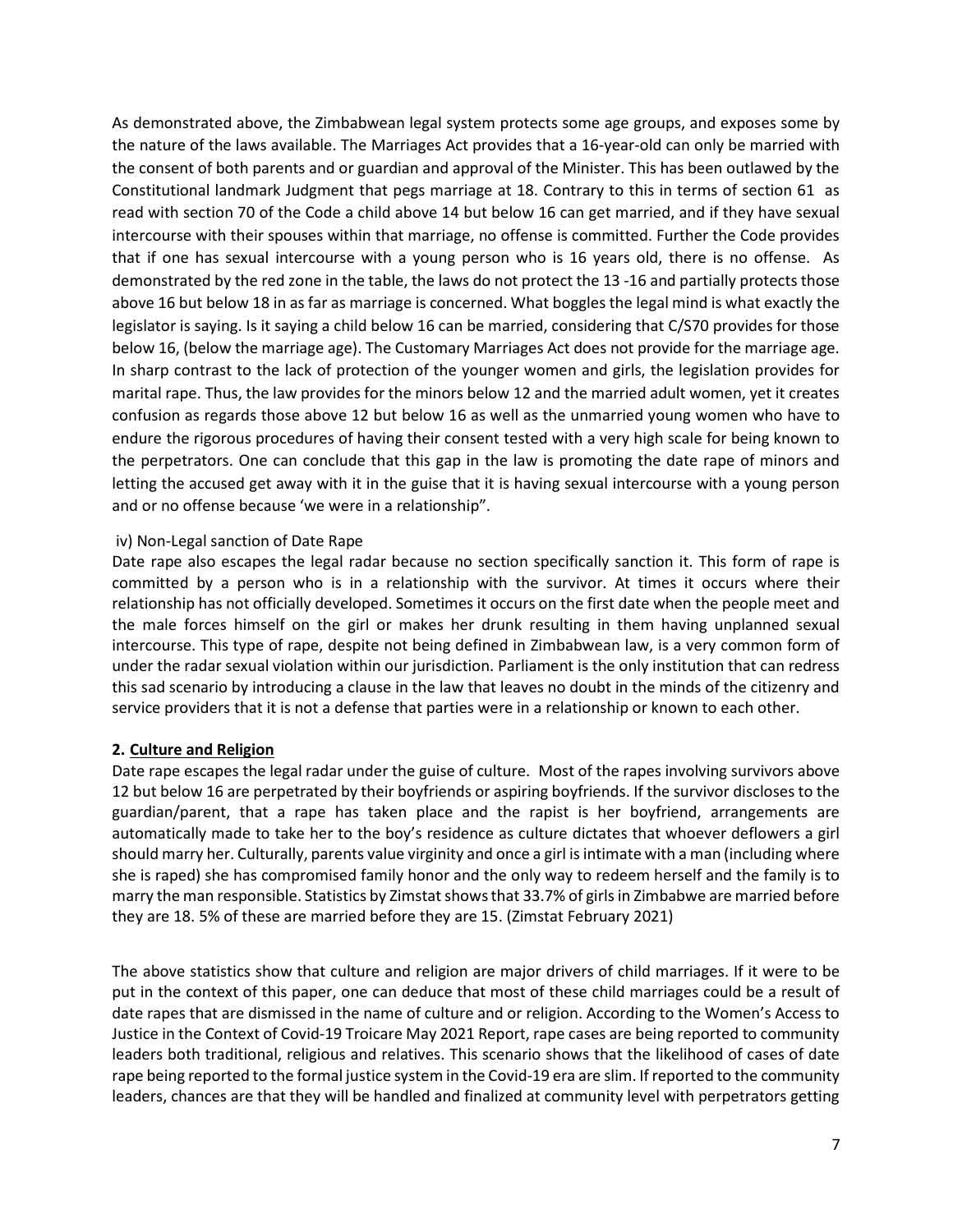



# Source: Unicef data updated February 2021

Thus when a date rape occurs, the woman decision is marred by self-blame, confusion and the conflicting legal and societal norms. The responsibility to report therefore falls away in the conflict between culture, religion and the law. This results in further abuse of the survivor. Thus, date rapes are swept under the carpet in the guise of a marriage and dismissed in the name of culture and religion.

## ii) Gender stereotypes

Date rape is also fueled by gender stereotypes and negative cultural notions that expect women to resist sexual advances (regardless of their level of interest in pursuing them). One such gender stereotyping is a basic assumption that when a woman says 'NO' she means 'maybe' or 'yes' if you persist. Due to this assumption, men get credit for being sexually "aggressive," especially on a date. Further, when a man is proposing love to a woman, he doesn't expect her to say 'yes' the first time and does not take her 'No' as a 'Never'. Women who say 'yes', are viewed as lacking in morals or as loose women. Gender stereotyping therefore creates excuses for date rape among other violations.

#### Legal definition of rape

Rape is committed when a male person has vaginal or anal sexual intercourse with a female without her consent or knowingly or realizing the possibility that she has not consented $^{18}$ .

#### What is legal Consent?

<sup>&</sup>lt;sup>18</sup> Section 65 of the Code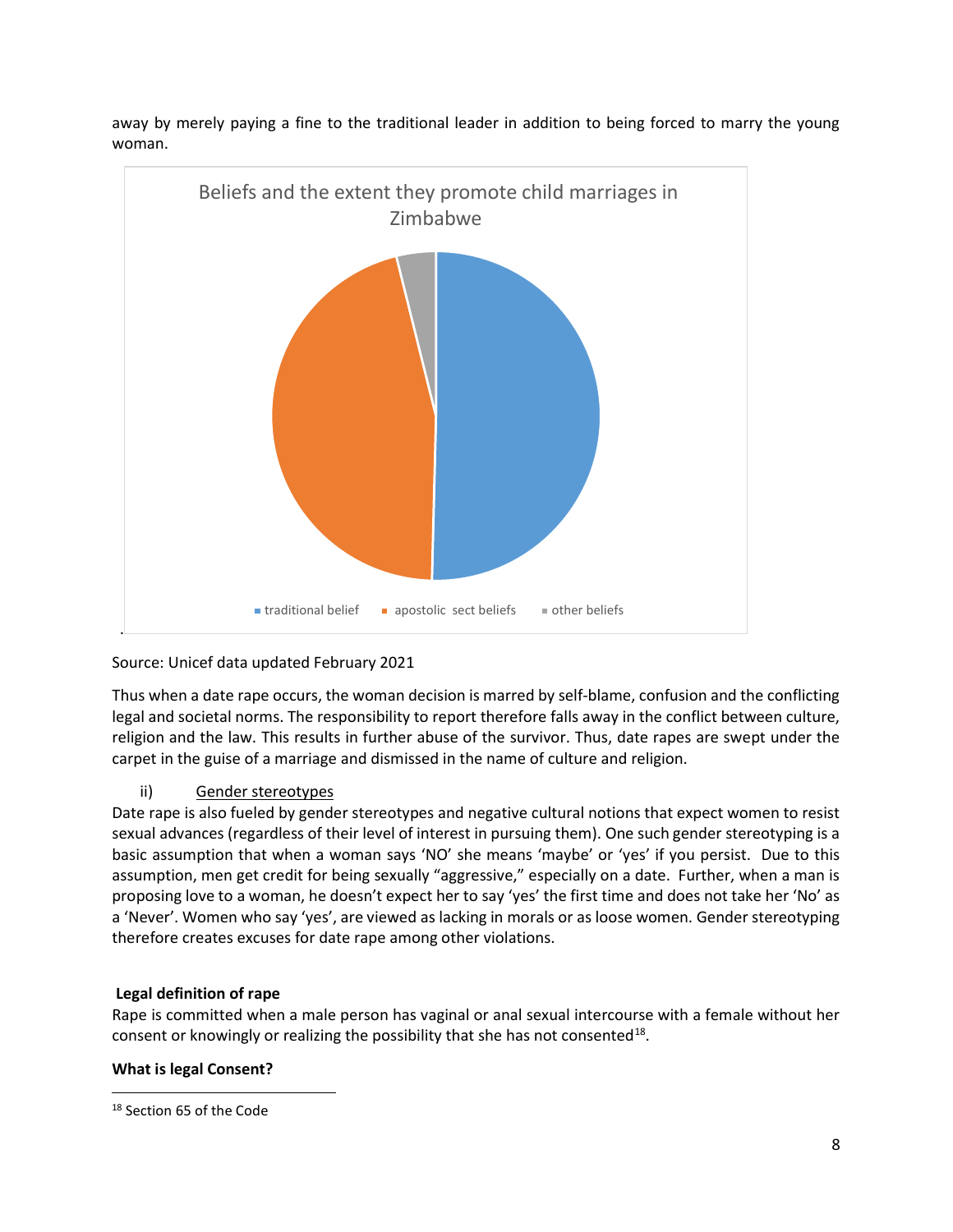The central element of various sexual offenses is consent. According to the schools' dictionary, consent is the act of agreeing to what someone wishes. It involves saying that one is willing and involves the giving of the permission for one to do something. A further interrogation of the word consent shows that there is more than one type of consent: informed consent, implied consent and vitiated consent.

In Zimbabwean legislation, the term consent is used and is also a key element to the charge of rape and unfortunately, the Zimbabwean legislator did not expand on what exactly they meant by consent. In South Africa consent is defined as agreement by choice with the freedom and capacity to make the choice<sup>19</sup>, meaning voluntary or uncoerced agreement to be sexually intimate with another<sup>20</sup>. According to the research by the University of Pretoria, the South African Criminal Law (sexual offenses and related matters) Amendment Act 6 of 2012, consent refers to voluntary and unforced agreement. Thus it is an agreement between two parties to engage in a sexual activity, and that that consent does not need to be verbal.<sup>21</sup>

The research further revealed that the consent must be effectively communicated and obtained. According to the research by the University of Pretoria, consent should be explicitly communicated, meaning that Silence is not consent, previous consent is not consent, code of dress does not define consent, accepting social invite is not consent and the consent has no effect if it is given by a person who has no capacity to consent. This South African version of defining consent and interpreting consent is very broad and includes the legal issues involved in date rape like the fact that consent can be withdrawn at any stage during the act of intimacy.

The broad perspective taken by the South African Law sanctions the perpetrators of date rape who do so on the mistaken belief that because the girl has accepted a social invite, therefore she is willing to engage in a sexual activity.

 In Zimbabwe the story is, unfortunately, different. Culture blames the girl for allowing herself to be lured into the boy's house or some private space. Knowing this, the girl knows she has no sympathizers and forgoes any responsibility to report. The legal issue of what form of consent is being referred in the Zimbabwean law makes the issue more complicated.

## The Concept of Consent Explained

#### Vitiated consent

While the South African Law is broad, the Zimbabwean law in Section 69 of the CODE, only defines vitiated consent. Consent is vitiated where one uses violence or threats of violence, intimidation or unlawful pressure to induce the other person to submit<sup>22</sup>. It also involves fraudulent misrepresentation that makes one believe that something other than sex is about to happen<sup>23</sup>, involves impersonating one's husband or lover<sup>24</sup>, having sexual intercourse with someone who is asleep knowing that prior consent had not been given before going to sleep<sup>25</sup> and having sexual intercourse with someone who is hypnotized or

<sup>19</sup> Section 74 of the Sexual offences Act 2003

<sup>20</sup> Sexual Offences in South Africa https://hsf-briefs/sexual-offences-south-africa

 $21$  www.up.ac.za accessed 23/07/21

 $2269(1)(a)$ 

 $2369(1)(b)$ 

 $2469(1)$ ©

 $2569(1)(d)$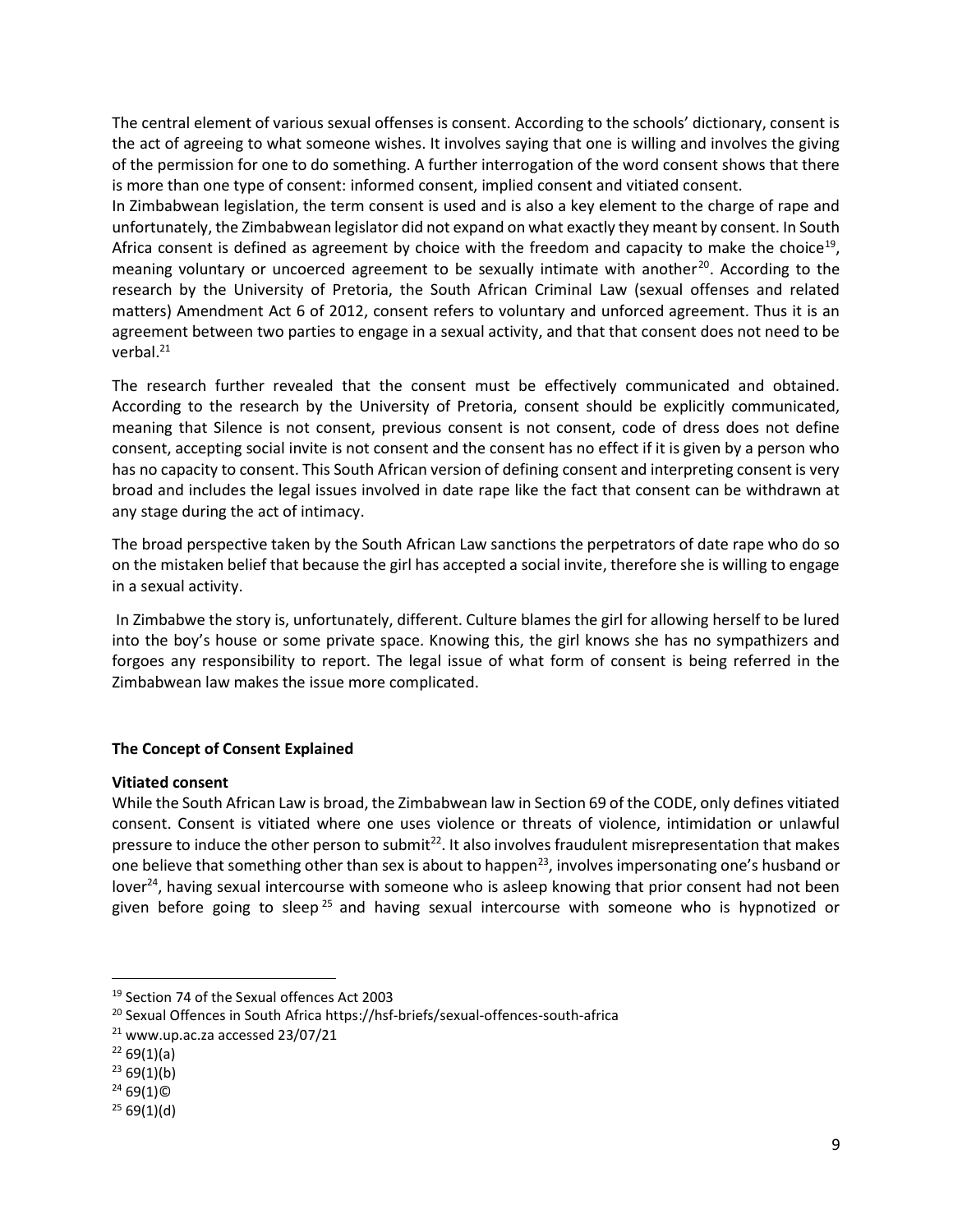intoxicated by drugs or alcohol to the extent that they are not able to consent to sexual intercourse, knowing the other person had not consented prior to being intoxicated or hypnotized<sup>26</sup>.

These, according to the CODE, are the only scenarios that vitiate consent, and the question that arises is, do these scenarios actually cover all the situations that vitiate consent in real life? Does youthfulness and cultural beliefs, among other scenarios, not affect whether or not X actually consented to the act? However, according to Section 69 of the CODE vitiated consent is excluded from the acceptable forms of consent in cases of rape.

#### Implied consent

This is another form of consent that is not expressly given but is deduced. This form of consent greatly affects how court officials and the public view the issue of date rape. In Canada, implied consent is not a defense to rape. In a decided Canadian court,  $R \text{ v}$  Ewanchuk, the court ruled that consent must be explicitly given.

In the United States, the courts must determine the woman's state of mind, such as her behavior during the rape and her character in general. This allows the defense to argue that implied consent was given taking into consideration the following, befriending, dating, cohabiting, or marrying the rapist. These are not provided for by the law but can influence the court to rule that there was implied consent.

In Zimbabwe, this form of consent is greatly considered, creating a conflict between the law and culture. It is generally accepted that women and girls are shy to expressly communicate what they want in a relationship, resulting in most date rapes because the males think that once they are in a relationship with a woman, they are by default entitled to do whatever they want with the girl because, 'she is my girlfriend'. This mistaken belief also affects the decision the elders or guardian of the survivor take upon being told that, 'my boyfriend raped me'. Instead of addressing the rape issue they address the cultural issue of the boyfriend marrying the girlfriend on the basis that the girl must have been a willing participant. This demonstrates that implied consent is affecting how cases of date rape are being decided in Zimbabwe.

#### Informed consent

According to the Nolo's Plain English law dictionary, informed consent refers to an agreement to do something or allow something to happen, made with complete knowledge of all relevant factual consequences such as the risks involved and other alternatives<sup>27</sup>. This means consenting to something well knowing the consequences thereof. This could be an ideal form of consent in sexual offenses and there is need for the Zimbabwean law to expressly define consent. The law also provides that it shall not be a defense that the accused and the survivor are married.<sup>28</sup>

This justifies a need for the Zimbabwean legislators to revisit the legal provision and be more specific about consent to decide the acceptable form of consent in issue in a case of rape and consequentially protect the girl child who is likely to fall into trap of implied consent.

#### The marital rape precedence

The provides for marital rape, which is closely related to date rape. Culturally, marriage is viewed as giving one spouse rights over the other, it brings in the issue of implied conjugal rights. Parliament in their

 $2669(1)(e)$ 

<sup>27</sup> www.nolo.com accessed 23 JULY 2021

<sup>28</sup> S68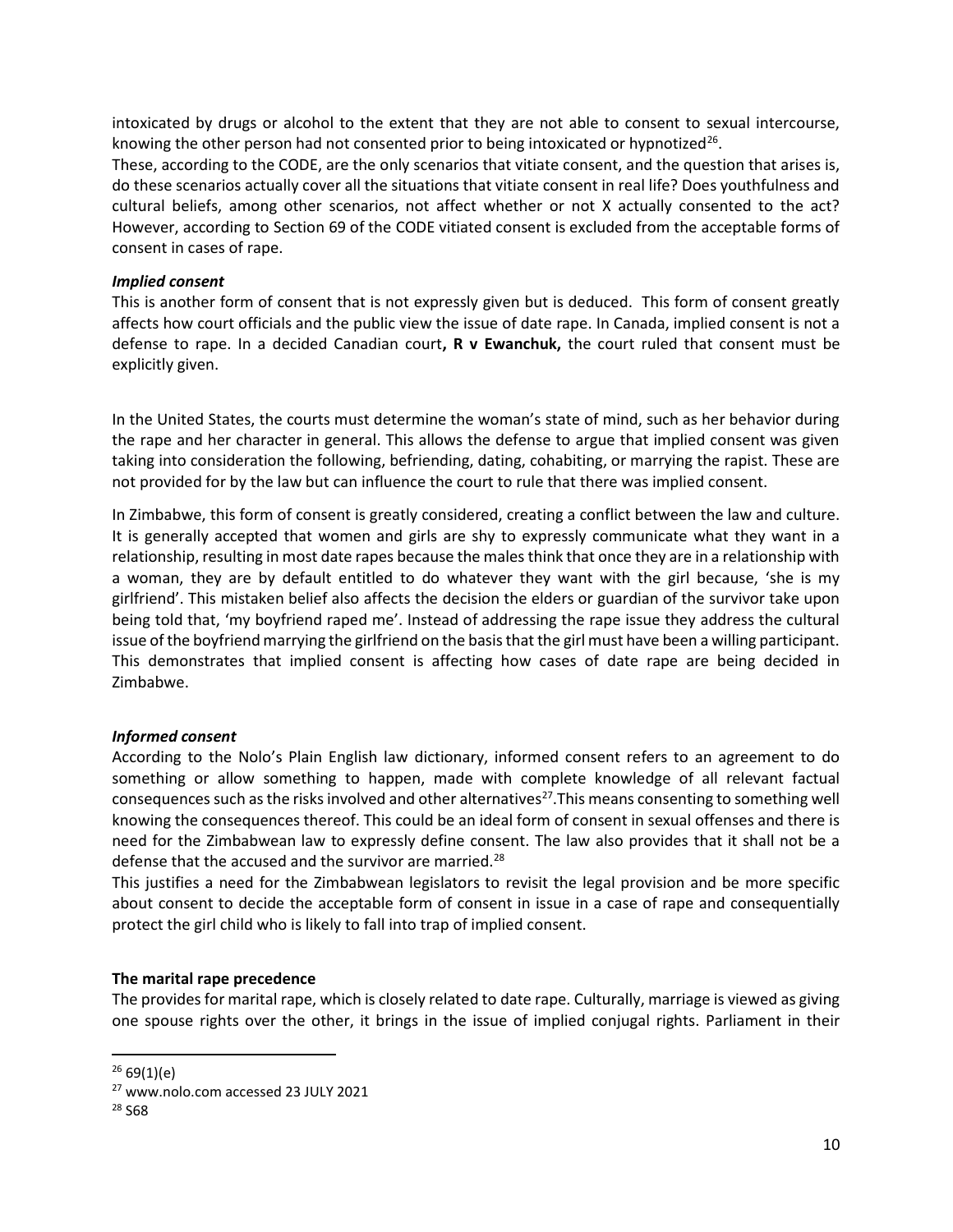wisdom saw it fit to clearly state that these conjugal rights are, like any other rights, limited in that consent for every individual engagement in sexual intercourse must be obtained. Despite the various cultural, religious, and societal views against this view that a husband can rape his wife, cases of marital rape are being prosecuted in our courts because of the legal sanction provided by section 68 of the Code.

Thus, the law correctly acknowledges that even in an official romantic, relationship rape can occur. If one must consider that the legal marital age is 18, and the law provides that an adult married woman can be raped by her husband, why then does the same law not provide for the young unmarried women who, though in a relationship, are also being raped by their boyfriends or intimate partners?

The legal issue to be considered in a marital rape is whether the survivor would have consented to a particular encounter of sexual intercourse notwithstanding the fact that the couple could have enjoyed consensual encounters before. With such a legal stance and view-point, it shall be argued that the legislator is putting a lot of pressure on the immature young women who are being penalized for being in a relationship and or for going to the accused's residence. In considering the cases of date rape, the courts, clouded by the fact that the survivor was in a relationship with the accused and the fact that she would have gone on a date with the accused willingly makes the law overlook the fact that what really matters is whether or not the survivor consented to the act.

 If marriage does not give one a right to have sexual intercourse without the spouse's consent, it therefore follows that a boyfriend equally has no entitlement what so ever of having sexual intercourse without the woman's consent, and the law should clearly sanction such behavior by clearly stating that it shall not be a defense that the two were about to date, dating or in any other relationship that might appear to the parties as being romantically involved. If the law accepts the existence of marital rape, it should necessarily acknowledge the existence of Date Rape.

Cases of c/s 70 also raise a red flag in as far as the issue of consent is concerned, and are a major scapegoat for cases of DR. The law is clear that a child below 12 is incapable of consenting to sexual intercourse. It further provides that even if a child above 12 but is below 14 consents to the sexual intercourse, the appropriate charge is that of rape.<sup>29</sup> On the other hand, the marriage law provides that a girl above 16 but below 18 needs both the consent of the mother and father to be married<sup>30</sup>. The Constitutional Court through precedent has created a law that no one below the age of 18 can enter into any marriage in Zimbabwe. The law thus acknowledges that all minds below 16 are youthful minds, that cannot be married and or make informed decisions in sexual intercourse related matters.

In contrast to this Constitutional view, the CODE provides that a girl above 14 but below 16, can consent to sexual intercourse. In the event that that happens, the charge of rape falls away and the law stipulates that a charge of having sexual intercourse with a minor should be preferred. The question that arises is that of consent. What form of consent is being considered here? Does that mind really appreciate the act and the consequences thereof? Is the consent given informed consent?

Given the above scenario, is the state not indirectly promoting date rape and other forms of rape because by pegging the age limit at that tender age it makes the young children be involved in some sexual relationships before they are mature enough to appreciate the implications of the sexual act. These young women are being raped by their dates and these DR cases are being trivialized as mere C/s 70 cases. This demonstrates a disturbing legal gap that exists in our law.

<sup>&</sup>lt;sup>29</sup> Section 64 of the code.

<sup>&</sup>lt;sup>30</sup> Marriage Act chapter 5;11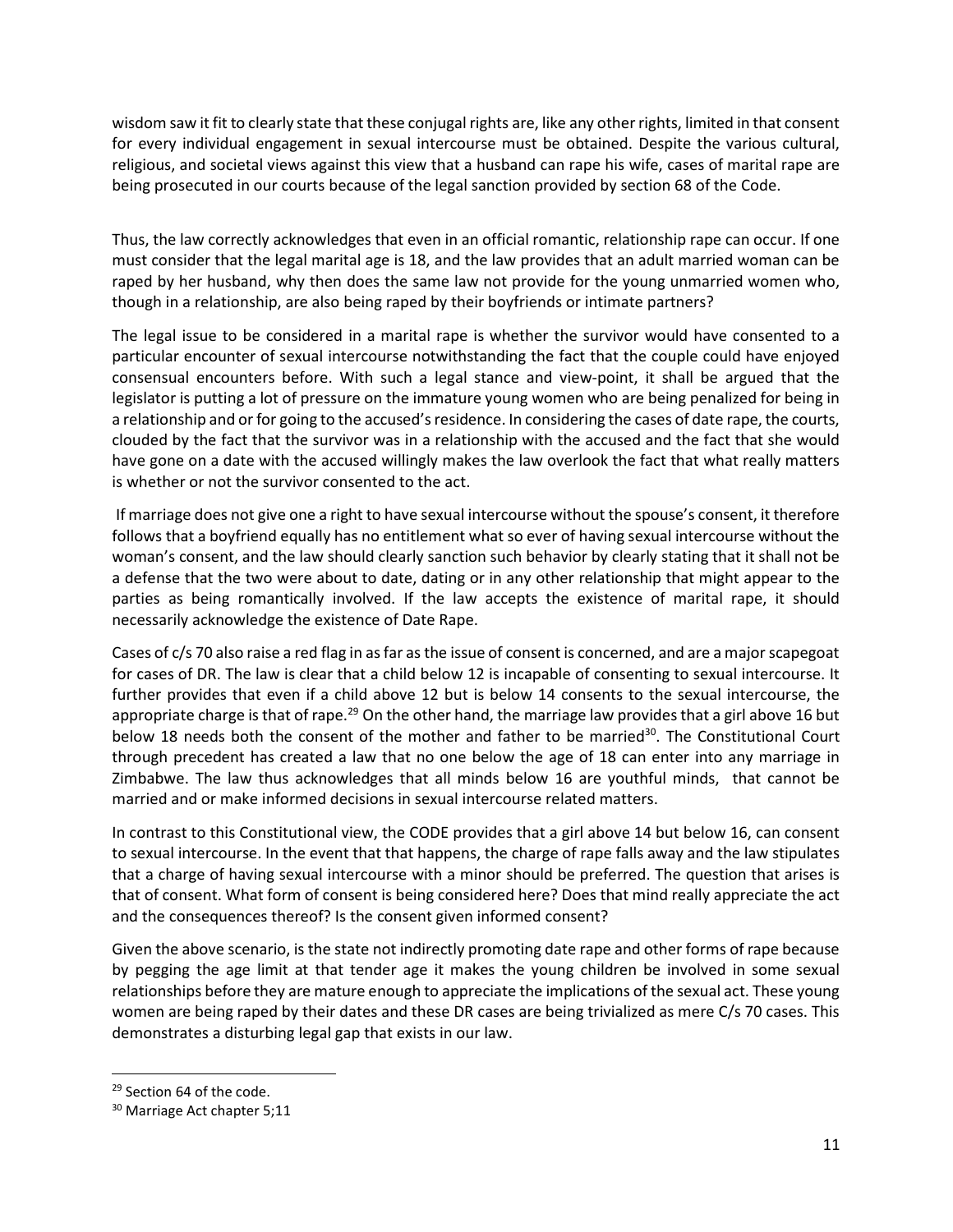The law, on one hand (through case law), provides that the legal age of marriage is 18, yet the same law provides that when a young person has sexual intercourse with their spouse, no offence is committed. It can be argued that this provision is promoting child marriages through date rape.

#### The case for distinguishing of Date rape in Zimbabwe

In Zimbabwe a person who is raped on a date, is usually forced to marry the abuser. This marriage which can also be defined as forced marriage usually happens against the girls wish. Because the girl feels guilty that she has dishonored her family she accepts the punishment and quietly elopes. The girl enters marriage before she is physically, mentally, socially and economically ready for it. Her mental and physical health is undeniably compromised through this forced marriage. The girl's other rights, such as right to education and right to protection from abuse consequentially but inadvertently fall away. To rescue this girl, the law needs to clearly distinguish date rape from other forms of abuse just as it clearly identifies marital rape.

Even if the sexual encounter is not discovered by the parents, and the girl is not forced to marry the abuser, the girl remains scarred mentally and physically but is unable to seek legal recourse because she is not sure of the legal interpretation of this sexual encounter.

Research by Katswe Sistahood also reveals the social implications of date rape and these show that the majority of the child marriages were a result of date rape. The young women narrate that when the men they were in relationships with had raped them and after their parents found out what had happened, they were married off to the man. Once it is discovered that a girl is pregnant most parents send her to the man who is responsible for the pregnancy even in cases where the pregnancy resulted from date rape. Out of fear of their parent's reaction to the fact that they had been intimate with man, some young women had chosen to remain at the man's house as his wife. Thus, these cases of date rape were not reported and the few that were reported were ignored because of culture resulting in one of the major consequences of date rape, which is child marriages, or forced marriages and or unwanted pregnancies because the girls would not have been prepared for surprise unlawful sexual intercourse, and they would not have taken any contraceptives. The child marriages forced marriages and unwanted pregnancies undermine the rights of the girl child and the young women.

Katswe also found out that there are serious health implications of date rape. The girls below 18 years find it difficult to access contraceptives and, in many cases, they lack comprehensive sexuality education. As noted, before, in the NBSLEA only 2.7% of rape victims reported that they received medical or legal assistance. This means that 93% of women who experienced sexual violence including date rapes did not report the matter to the police and did not receive any Post Exposure Prophylaxis (PEP) or emergency contraception. Failure to access health services becomes a human and woman's rights issue which Parliament should be seized with.

#### Conclusion

It is submitted that the Constitution of Zimbabwe is the supreme law of the country and provides for the rights of the citizens, the functions and responsibilities of key justice actors and independent commissions as well as remedies for violation of rights enshrined in the Constitution. Parliament is one such institution. Section 81 provides that every child has a right to be protected against sexual exploitation. Section 19 places an obligation on the state to adopt reasonable measures to ensure that children are protected from all forms of abuse. The constitution also provides that anything that is done within Zimbabwe, that involves children, should be in the best interest of the child. Section 52 of the Constitution provides all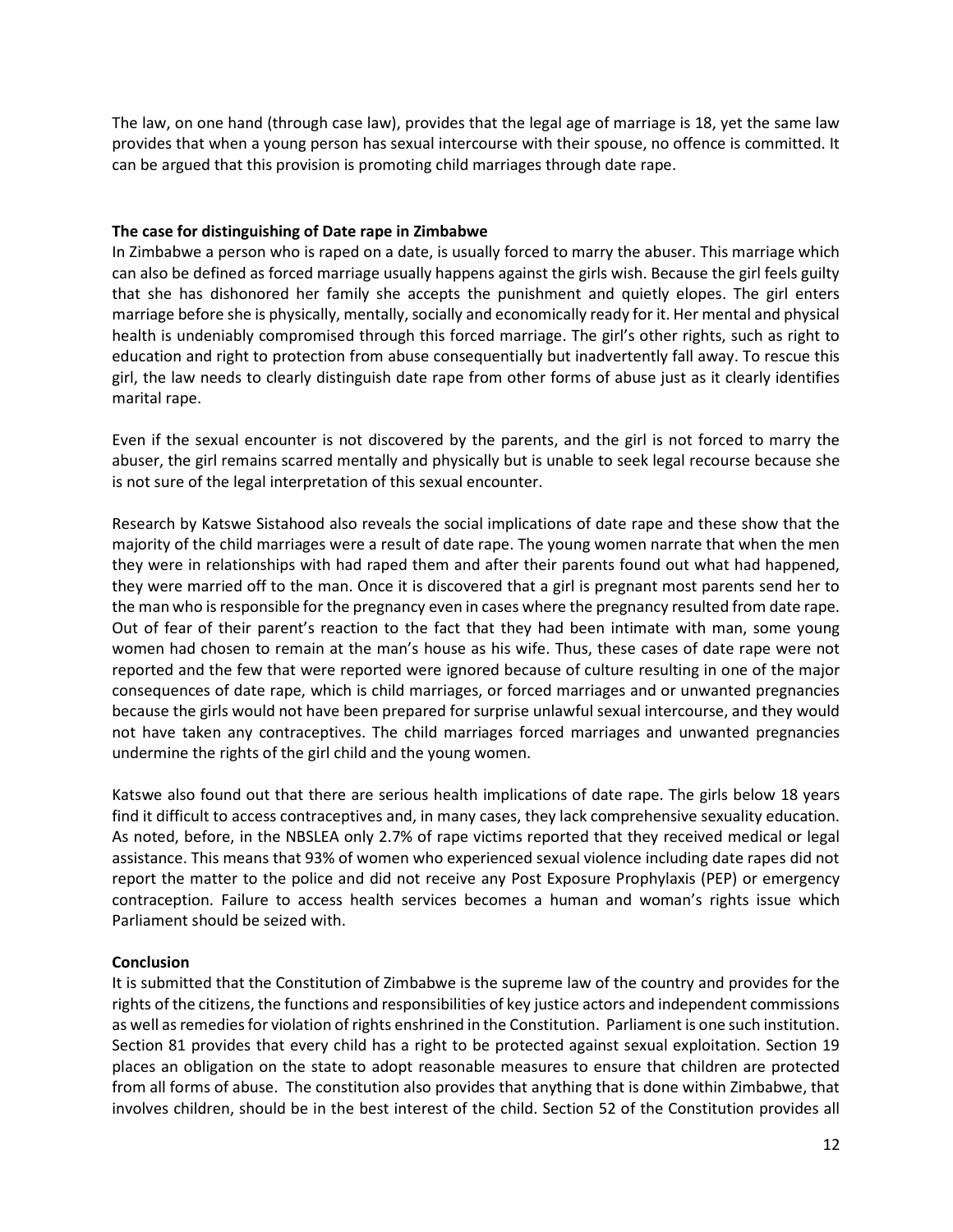citizens with a right to personal security which include protection from all forms of violence from public and private sources. Young women and girls are failing to fully enjoy this right because of the legal gaps cited above. All laws, customs, traditional and cultural practices that infringe the rights of women are void to the extent of the infringement. $31$ 

Zimbabwean women and children are being negatively affected by the uncoordinated legal system which leaves out key issues like date rape. To remedy the above noted legal gaps in the management of cases of sexual nature and date rape, Parliament is called upon to ensure the laws are aligned to the Constitution.

## RECOMMENDATIONS

As shown above, "Date" rape is a term colloquially used to refer to sexual assault by a person involved in a romantic or potentially romantic relationship with the victim or known to the victim. This form of rape is not legally provided for as is, yet the law provides against incidents that are closely related to it. The same law, unfortunately, also fuels the commission of date rape and abuse of the women and girls as demonstrated above. Faced with such a complicated legal tangle with procedural inefficiency, this paper makes the following recommendations:

## Legal reforms

- Definition of consent: The Zimbabwean Law should clearly define what consent is, taking into consideration the ages of the people giving the consent and the effect thereto. The legal and procedural gaps that arise in cases of consent in cases involving persons in the plus 12 age group, which consent is not clearly defined and is in conflict with the basic legal principles of the best interest of the child need to be further explored. A broader definition like the South African one will go a long way in including cases of date rape.
- Age of consent: The legislators should consider making amendments that provide that having sexual intercourse with anyone below 16 is rape. Such a provision will protect the minors until they reach the age of 16. Such a provision will be in the best interests of the child.
- Definition of a young person: The legislators should further extend the definition of a young person as provided for by section 61 of the CODE to include anyone below 18. This will further protect the minors from sexual exploitation and forced marriages as a result of date rape.
- Having sexual intercourse with a young person: It is also recommended that the C/S 70 be revisited with the view of increasing the age to the effect that having sexual intercourse with a young person includes having sexual intercourse with someone above 16 but below 18.
- Date rape: The marital rape clause could be broadened and avoid being only specific to marriage. It shall not be a defense in any sexual offense that the parties where in a previous, present sexual or other relationship. Such a clause will provide for all kinds of rape that occur in both relationships, marital and dating. The high court in its wisdom in the case of High Court judgment of the S v Musumhiri HH-404-14 where the learned Judge observed that on appeal against conviction, the court had to;

" look at the case not only from the perspective of the convicted but also that of the complainant who experienced the rape especially in cases where the parties are known to each other as in such cases precisely justice is usually hampered …… when the convicted takes advantage of the fact that the two, were known to each other, the conduct of their victims fall short of the standard

<sup>&</sup>lt;sup>31</sup> Section 80(3) of the Constitution of Zimbabwe.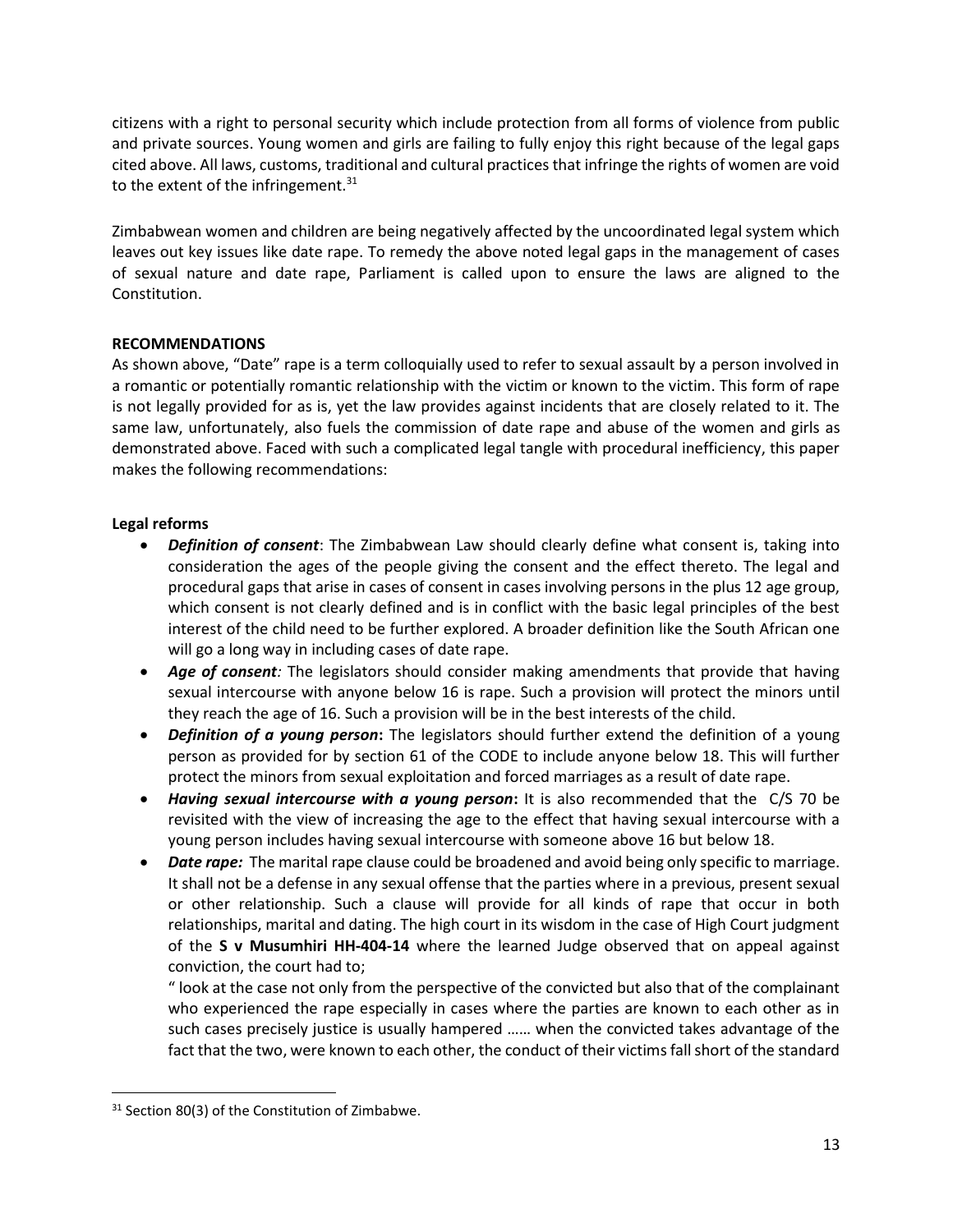which society has relentlessly crafted in terms of the expected behavior of its ideal rape victim. She must scream very loudly. She must show evidence of physical resistance. She must be battered and bruised if she is a genuine victim. If she knows the assailant, she instantly loses credibility, and the understanding is that she was not raped. It is the duty of the court to assess an application …… unfettered by such dangerous myths which can clearly threaten the quest for substantive justice"

Thus, the Judge exposed the procedural challenges that are likely to be caused in interpreting the law and assessing the evidence in rape cases involving persons who are known to each other. Hence a legal provision as suggested will go a long way in ensuring the intention of the legislature of protecting potential victims from rape by persons known to them thereby curbing the menace of date rape.

Alignment of all Laws. There is a need for the alignment of all laws in as far as management of cases of a sexual nature is concerned .The constitution, the Criminal Codification and Reform Act, the Criminal Procedure and Evidence Act, Termination of Pregnancy Act, Children Act should all speak consistently with regard who a child is and the need to protect the children all being guided by the rule that the best interests of the child are of paramount importance. All laws and or procedures that are not in the best interest of the child should be reviewed.

## Termination of pregnancy and related issues:

## I)Broadening of the unlawful intercourse in terms of Termination of Pregnancy Act will go a long way to protect the young girls who fall pregnant as a result of date rape which are disguised as having sexual intercourse with a young person. In terms of the Termination of Pregnancy Act, such pregnancies cannot be terminated, a convict of having sexual intercourse with a young person can be incarcerated for 10 years imprisonment. Thus, the minors despite being date raped, are being forced to keep these unwanted, unplanned pregnancies, and one wonders if such a legal stance is in the best interest of the children as envisioned by the Constitution.<sup>32</sup>

## 2)Availability of Post Exposure Prophylaxis (PEP) on demand

The minors are disadvantaged not only due to these gaps in the legal system but also because they have limited access to comprehensive sexual and reproductive health information and services. The policy environment in Zimbabwe in terms of sexual and reproductive health rights has been mainly dominated by discourse on the prevention and management of HIV while Adolescent Sexual and Reproductive Health Rights (ASHR) ranks low on the priority list. Although there is a strategy on adolescent sexual health, there are several cultural, economic, and social barriers that prevent girls from accessing contraception and sexuality education. Teenage sexual activity is highly stigmatized, and many health providers are reluctant to give contraception to minors.

**Marriage laws**: Harmonization of marriage laws and adoption of the SADC Model Law on Child Marriage could go a long way in curbing child marriages. Firstly, a new marriage law could broaden the meaning of marriage to include even cohabitation arrangements. Many of the girls who experience date rape cohabit with the men involved without going through the formal customary or civil marriage processes. This effectively means under the current law that they are not legally married hence the issue of child marriage would not suffice. The situation is worse if the girl is

<sup>&</sup>lt;sup>32</sup> Section .....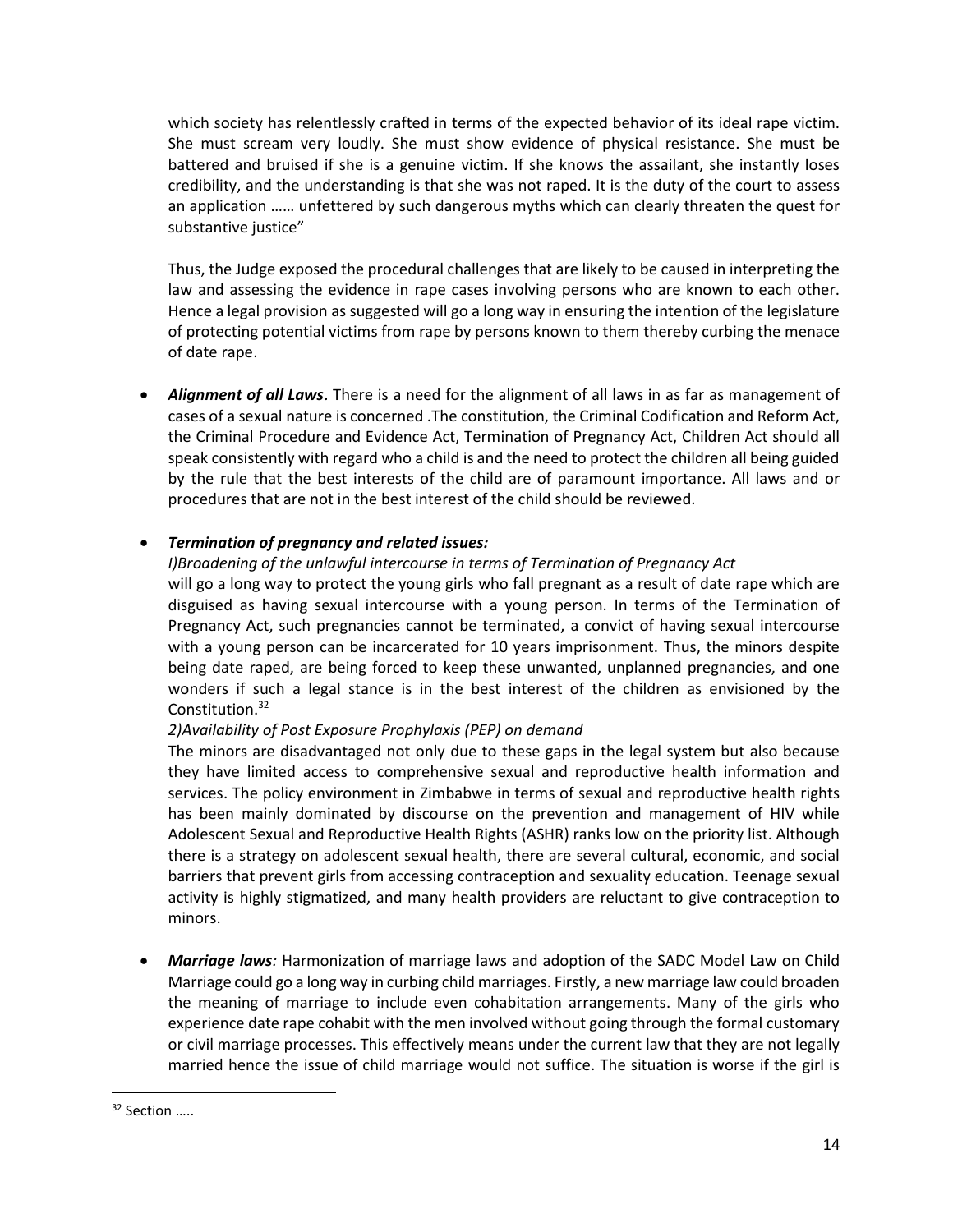above 16 years, then even a charge of having sexual intercourse with a young person would not suffice. The issues about child marriage, left unclear in the Domestic Violence Act, could be elaborated further in a new marriage law and through the adoption of the SADC Model Law. These include persons to be charged in the case of child marriage. Section 17 of the SADC Model Law creates an offence of contracting, solemnizing, aiding, abetting, promoting, permitting, coercing, or forcing the betrothal or marriage of a child. Where a parent is involved in any of these this it is treated as an aggravating factor before a court of law. Finally, these would ensure that a wider definition of child marriage that includes betrothal is adopted.

#### Mindset and Behavioral change advocacy

- Societal mindset change: There is need for the change of the society mindset about date rape. This can be achieved by including age-appropriate data in the school curriculum to ensure that we catch them young in as far as respecting one another is concerned.
	- 1. Empowerment of the young women: There is need for empowerment of the young women on when it is best to enter romantic relationships and that they should be free to express themselves and clearly articulate what they want and what they do not want. The young women should also be empowered to safeguard themselves and avoid trusting the men 100%. Some positive cultural practices like group dating, avoiding being alone with a male and talking about relationships with responsible minors or church elders could go a long way in producing young women who are respectful and informed about sexual reproduction activities.
	- 2. **Empowerment of the young men:** The boys and men should be taught to respect and protect women and their desires and not be aggressive towards them. Research has revealed that different individuals and groups experience sexual violence in different ways and legal prosecution at a regional, international, and national level will serve as a deterrent to some, but fear of criminal reprisals is insufficient to address the problem if people do not understand what is wrong with their behavior. Thus, there is need for community awareness programs taking into consideration key community leaders like the chiefs, headmen, members of parliament and church leaders just to mention a few. Clear warnings that sexual and gender-based violence will not be tolerated. In a survey done by ICJ on 27 victims and or perpetrators of sexual offenses, and or persons who may be involved in different forms of formal or informal interaction with them, the participants were of the view that, potential perpetrators need to have an understanding of the full extent of their crimes and of the impact these crimes have on their victims. "I have met many young men who have been convicted and sentenced for many years for sexual offenses, but they told me they actually did not understand why they were there; they do not know what they did." Another participant said working with and developing strong societal role models who can encourage men and boys to live up to the minimum values of gender equality that we aspire to be an effective means of changing attitudes too. There is a need to redefine masculinity in the current era.
	- 3. Empowerment of service providers: Professional training of Police officers, Prosecutors and Magistrates will go a long way in ensuring that the cases of date rape are accordingly investigated, prosecuted and judgments passed taking into consideration the various legal and societal variables raised above. When assessing whether there was consent, a victim's background, and her behavior at time of commission of offence, should not influence the perceptions of the police or the court. In cases of date rape, it should not